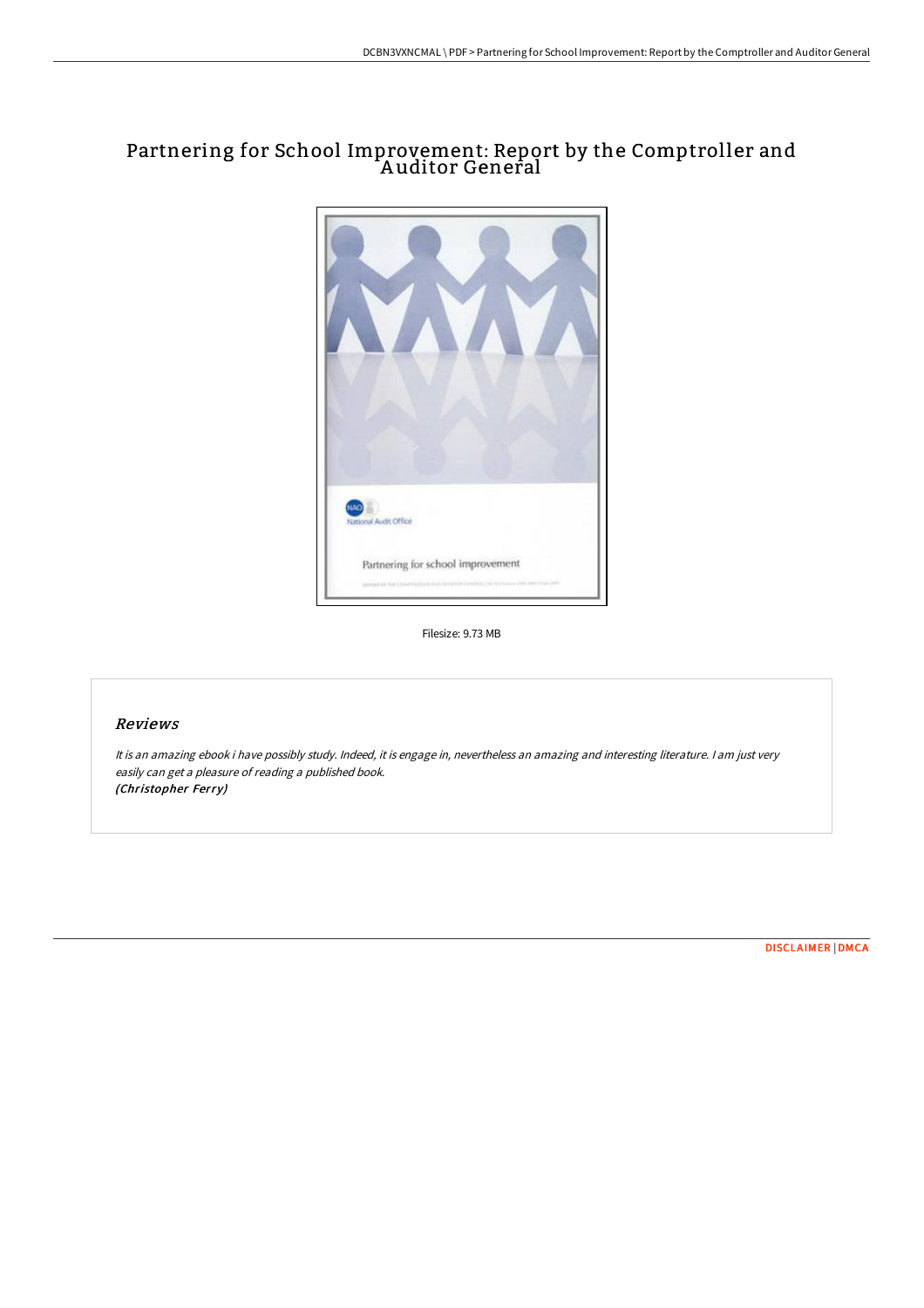## PARTNERING FOR SCHOOL IMPROVEMENT: REPORT BY THE COMPTROLLER AND AUDITOR GENERAL



TSO. Paperback. Book Condition: new. BRAND NEW, Partnering for School Improvement: Report by the Comptroller and Auditor General, National Audit Office (NAO), This NAO report, "Partnering for School Improvement (HP 822)", evaluates the extent and nature of partnering in secondary schools and assesses its impact on the attainment and behaviour of 11-14 year olds. The NAO states that the Department for Children, Schools and Families is achieving its aim of promoting partnering in secondary education in England. Some 87 per cent of schools work with other schools and organisations on improving attainment and behaviour - and headteachers are clear that partnering is delivering very substantial benefits that support school improvement. But partnering has yet to realise its full potential. It is difficult to demonstrate a direct, quantifiable impact of partnering but the NAO does find evidence that partnering has wider benefits. Headteachers told the NAO that partnerships are a valuable tool for improving standards and that they had positive outcomes beyond the impact on pupils' test results, such as sharing resources, energising teachers and broadening the curriculum. The NAO also states that, at local level, there is greater scope to evaluate the costs and benefits of individual partnerships. Without such evaluation, there is a risk that some partnerships will continue while the costs outweigh the benefits. Further, that partnerships should have the freedom to tailor the form and management of partnerships to fit their local circumstances. Isolating the specific costs of partnering is difficult, but the NAO estimates that in 2007-08 the Department spent at least GBP 400 million on initiatives that feature partnering. This is around 2.5 per cent of the amount spent nationally on secondary education.

Read Partnering for School [Improvement:](http://www.bookdirs.com/partnering-for-school-improvement-report-by-the-.html) Report by the Comptroller and Auditor General Online  $\blacksquare$ Download PDF Partnering for School [Improvement:](http://www.bookdirs.com/partnering-for-school-improvement-report-by-the-.html) Report by the Comptroller and Auditor General